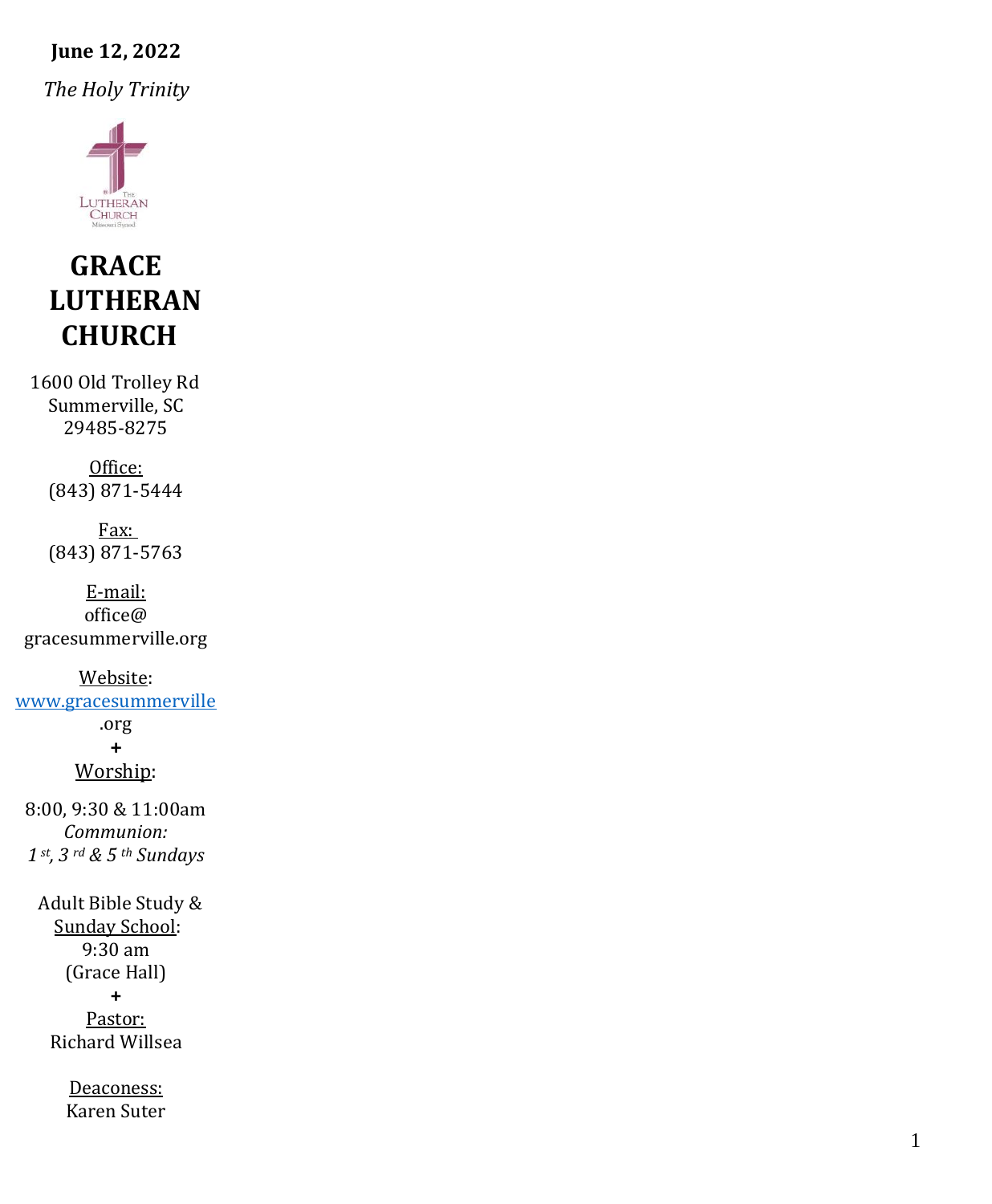#### **THE HOLY TRINITY**

June 12, 2022

#### **T** PREPARATION  $+$

# **PRELUDE Come Thou Almighty King"** setting: H. Willan "Holy God We Praise Thy Name" setting: R. Powell

#### **WELCOME**



#### *Stand*

#### **INVOCATION**

**P** In the name of the Father and of the  $\pm$  Son and of the Holy Spirit.

C **Amen.**

#### **INTRODUCTION**

 $\mathbf{P}$  Through our worship, we will progressively and responsively confess the Athanasian Creed. As the more commonly confessed Apostles' and Nicene Creeds were written and doctrinally accepted according to God's Word in defense to the heresies of the time and applicable still today, so also the Athanasian Creed was written and doctrinally accepted to refute false teachings regarding the Scripturally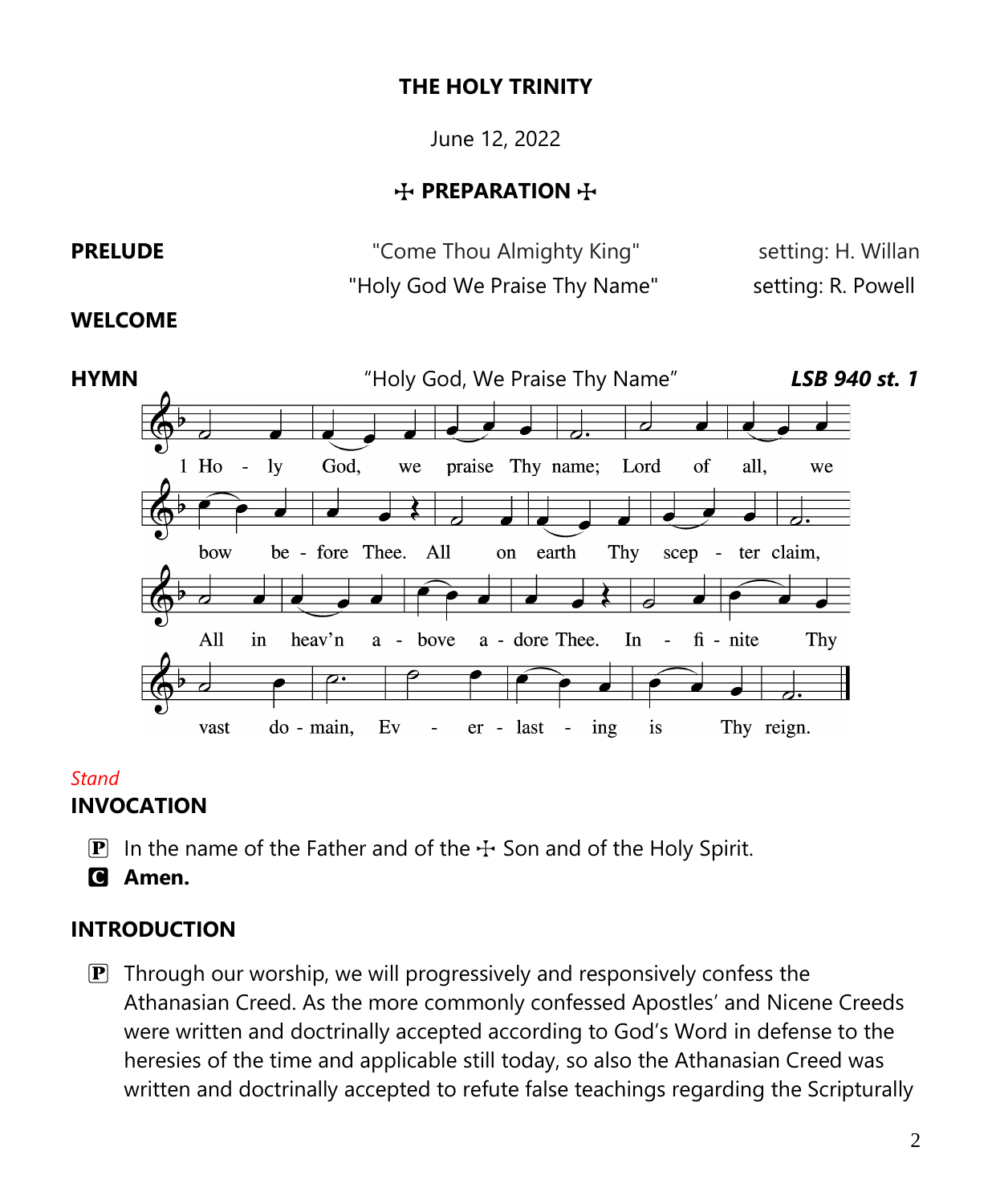revealed identity and work of the one true God: Father, Son, and Holy Spirit. As we hold the "catholic faith," the Athanasian Creed refers to "catholic" as the true Church of all times and places who faithfully confess the true Christ as Lord and Savior.

### **ATHANASIAN CREED** *Part 1*

- $\mathbf{P}$  Whoever desires to be saved must, above all, hold the catholic faith.
- C **Whoever does not keep it whole and undefiled will without doubt perish eternally.**
- $\mathbf{P}$  And the catholic faith is this.
- C **that we worship one God in Trinity and Trinity in Unity, neither confusing the persons nor dividing the substance.**
- $\mathbf{P}$  For the Father is one person, the Son is another, and the Holy Spirit is another.
- C **But the Godhead of the Father and of the Son and of the Holy Spirit is one: the glory equal, the majesty coeternal.**
- $\mathbf{P}$  Such as the Father is, such is the Son, and such is the Holy Spirit:
- C **the Father uncreated, the Son uncreated, the Holy Spirit uncreated;**
- $\mathbf{P}$  the Father infinite, the Son infinite, the Holy Spirit infinite;
- C **the Father eternal, the Son eternal, the Holy Spirit eternal.**
- $\mathbf{P}$  And yet there are not three Eternals, but one Eternal,
- C **just as there are not three Uncreated or three Infinites, but one Uncreated and one Infinite.**
- $\mathbf{P}$  In the same way, the Father is almighty, the Son almighty, the Holy Spirit almighty;
- C **and yet there are not three Almighties, but one Almighty.**
- **P** So the Father is God, the Son is God, the Holy Spirit is God;
- C **and yet there are not three Gods, but one God.**
- $\mathbf{P}$  So the Father is Lord, the Son is Lord, the Holy Spirit is Lord;
- C **and yet there are not three Lords, but one Lord.**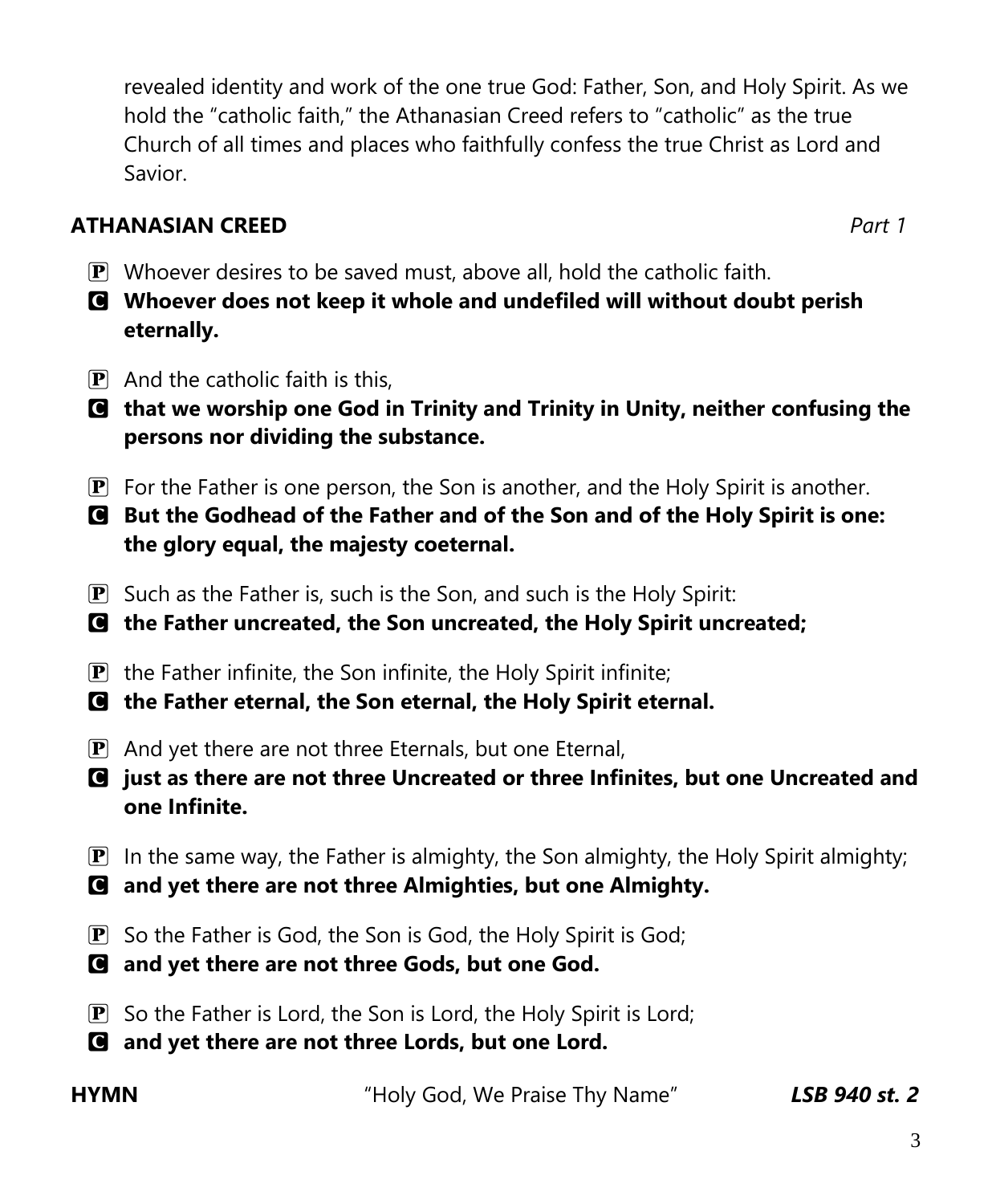

**PSALM** *Psalm 8*

P O LORD, our Lord, how majestic is Your name in all the earth!

C **You have set Your glory above the heavens.**

 $\mathbf{P}$  Out of the mouth of babes and infants, You have established strength

C **because of Your foes, to still the enemy and the avenger.**

- **P** When I look at Your heavens, the work of Your fingers,
- C **the moon and the stars, which You have set in place,**
- $\mathbf{P}$  what is man that You are mindful of him.
- C **and the son of man that You care for him?**
- $\mathbf{P}$  Yet You have made him a little lower than the heavenly beings
- C **and crowned him with glory and honor.**
- $\mathbf{P}$  You have given him dominion over the works of Your hands;
- C **You have put all things under his feet,**
- $\mathbf{P}$  all sheep and oxen, and also the beasts of the field,
- C **the birds of the heavens, and the fish of the sea, whatever passes along the paths of the seas.**
- P O LORD, our Lord,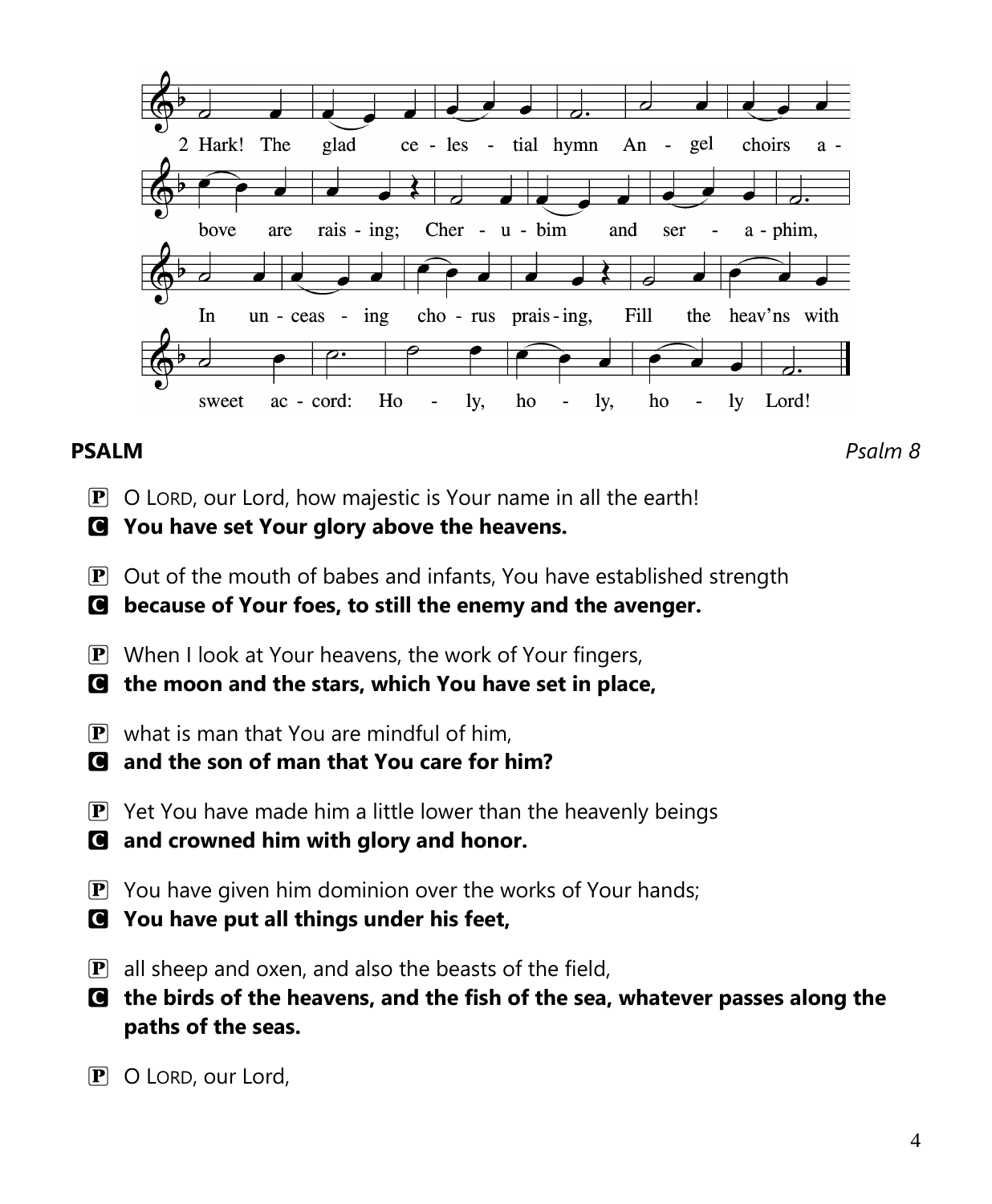### C **how majestic is Your name in all the earth! Glory be to the Father and to the Son and to the Holy Spirit; as it was in the beginning, is now, and will be forever. Amen.**



### **CONFESSION AND ABSOLUTION**

- $\mathbf{P}$  As we approach our triune God and gather in His majestic name, we draw near with a true heart and confess our sins.
- C **Almighty God, Father of our Lord Jesus Christ, maker of all things, judge of all people, we admit and confess our sinfulness.**
- $\mathbf{P}$  We have turned away from one another in our thinking, speaking, and doing.
- C **We have done the evil You forbid and have not done the good You demand. We do repent and are truly sorry for these our sins.**
- P Have mercy on us, heavenly Father, because of the obedience of our Lord Jesus Christ, Your Son.
- C **Forgive us all that is past, and with the power of the Holy Spirit, move us to serve You faithfully. Set our feet upon the new path of life, that we may delight in Your will and walk in Your ways to the glory of Your holy name.**
- P Jesus says, "Truly, truly, I say to you, before Abraham was, I am" (John 8:58). He alone, with the Father and the Spirit, is the one who has promised forgiveness to those who repent of their sins and turn to Him. Therefore, as a called and ordained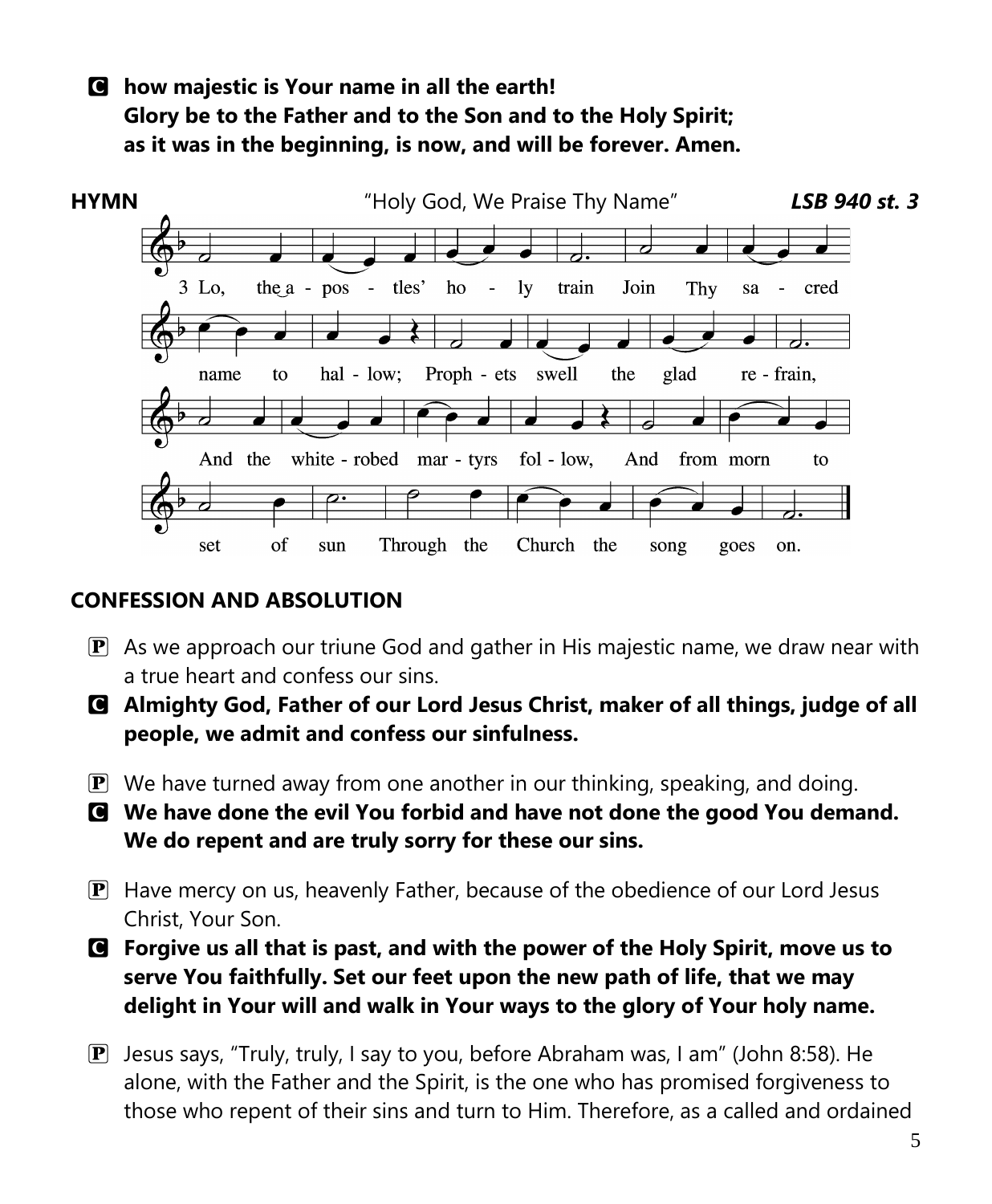servant of the Word, I forgive you all your sins in the name of the Father and of the  $+$  Son and of the Holy Spirit. God keep you in His grace by the Holy Spirit, lead you to greater faith and obedience, and bring you to live with Him forever, through Jesus Christ, our Lord.





**THE WORD THE SERVICE OF THE WORD THE** 

**INTROIT FOR HOLY TRINITY** *Psalm 16:8–11; antiphon: Liturgical Text*

- $\mathbf{P}$  Blesséd be the Holy Trinity and the undivided Unity. Let us give glory to Him, because He has shown His mercy to us.
- C **Blesséd be the Holy Trinity and the undivided Unity. Let us give glory to Him, because He has shown His mercy to us.**
- $\mathbf{P}$  I have set the LORD always be- | fore me;\* because He is at my right hand, I shall not be | shaken.
- C **Therefore my heart is glad, and my whole being re-** *|* **joices;***\** **my flesh also** *|* **dwells secure.**
- **P** For You will not abandon my soul to Sheol,\* or let Your Holy One see cor- | ruption.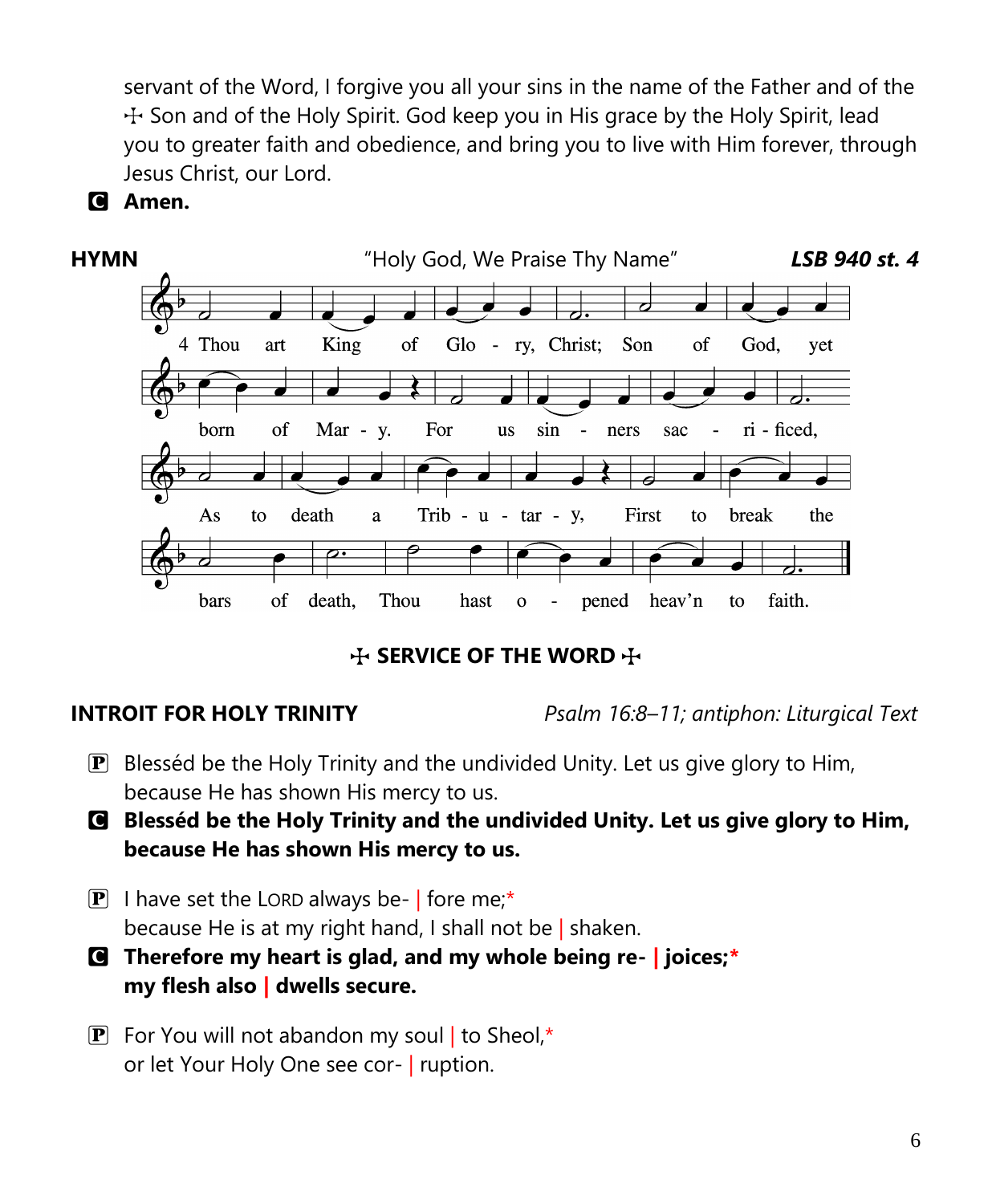7

C **You make known to me the** *|* **path of life;***\** **in Your presence there is fullness of joy; at Your right hand are pleasures for-** *|* **evermore.**

**Glory be to the Father and** *|* **to the Son***\** **and to the Holy** *|* **Spirit; as it was in the be-** *|* **ginning***\** **is now, and will be forever.** *|* **Amen.**

**Blesséd be the Holy Trinity and the undivided Unity. Let us give glory to Him, because He has shown His mercy to us.**

- $\boxed{\mathbf{A}}$  In peace let us pray to the Lord.
- C **Lord, have mercy.**
- $\bf{A}$  For the peace from above and for our salvation let us pray to the Lord.
- C **Lord, have mercy.**
- A For the peace of the whole world, for the well-being of the Church of God, and for the unity of all let us pray to the Lord.

# C **Lord, have mercy.**

- A For this holy house and for all who offer here their worship and praise let us pray to the Lord.
- C **Lord, have mercy.**
- A Help, save, comfort, and defend us, gracious Lord.
- C **Amen.**



**KYRIE** *LSB 152*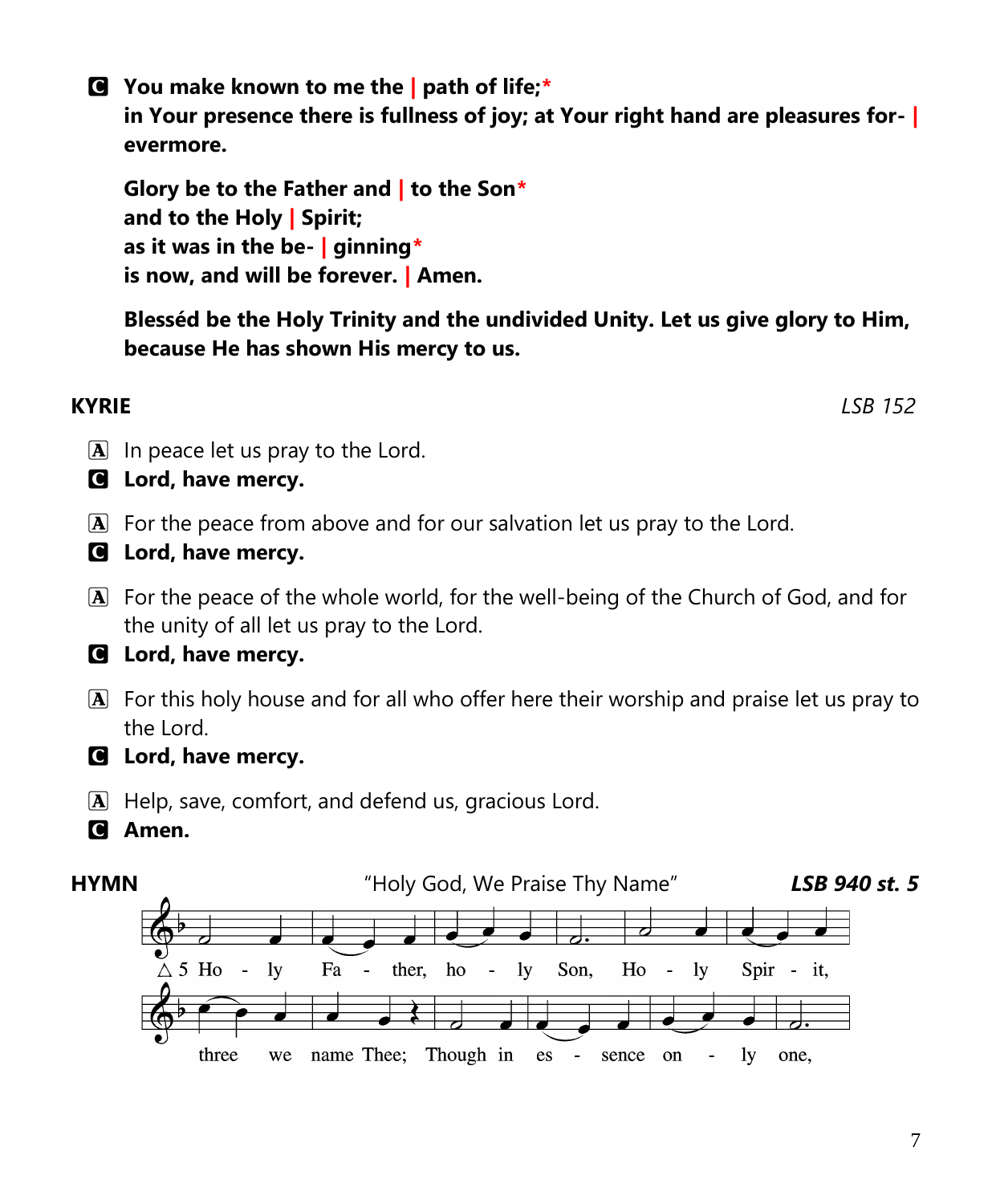

### **SALUTATION AND PRAYER OF THE DAY**

- $\mathbf{P}$  The Lord be with you.
- C **And also with you.**
- P Let us pray. Almighty and everlasting God, You have given us grace to acknowledge the glory of the eternal Trinity by the confession of a true faith and to worship the Unity in the power of the Divine Majesty. Keep us steadfast in this faith and defend us from all adversities; for You, O Father, Son, and Holy Spirit, live and reign, one God, now and forever.

C **Amen.**

#### *Sit*

| <b>OLD TESTAMENT READING, Elder or Lector</b>                                                                                  | Proverbs 8:1-4, 22-31 |
|--------------------------------------------------------------------------------------------------------------------------------|-----------------------|
| The Word is read                                                                                                               |                       |
| This is the Word of the Lord.<br>IAI<br>Thanks be to God.<br>I C I                                                             |                       |
| <b>GRADUAL</b>                                                                                                                 | Proverbs 8:1–4, 22–31 |
| The word is near you, in your mouth and in your heart,<br>$ {\bf P} $<br>the word of faith that we proclaim.<br><b>C</b>       |                       |
| For with the heart one believes and is justified,<br>$ {\bf P} $<br>and with the mouth one confesses and is saved.<br><b>C</b> |                       |
| <b>SECOND READING, Elder or Lector</b>                                                                                         | Acts 2:14a, 22–36     |
| The Word is read                                                                                                               |                       |
| This is the Word of the Lord.<br>IAI<br>Thanks be to God.<br>IC I                                                              |                       |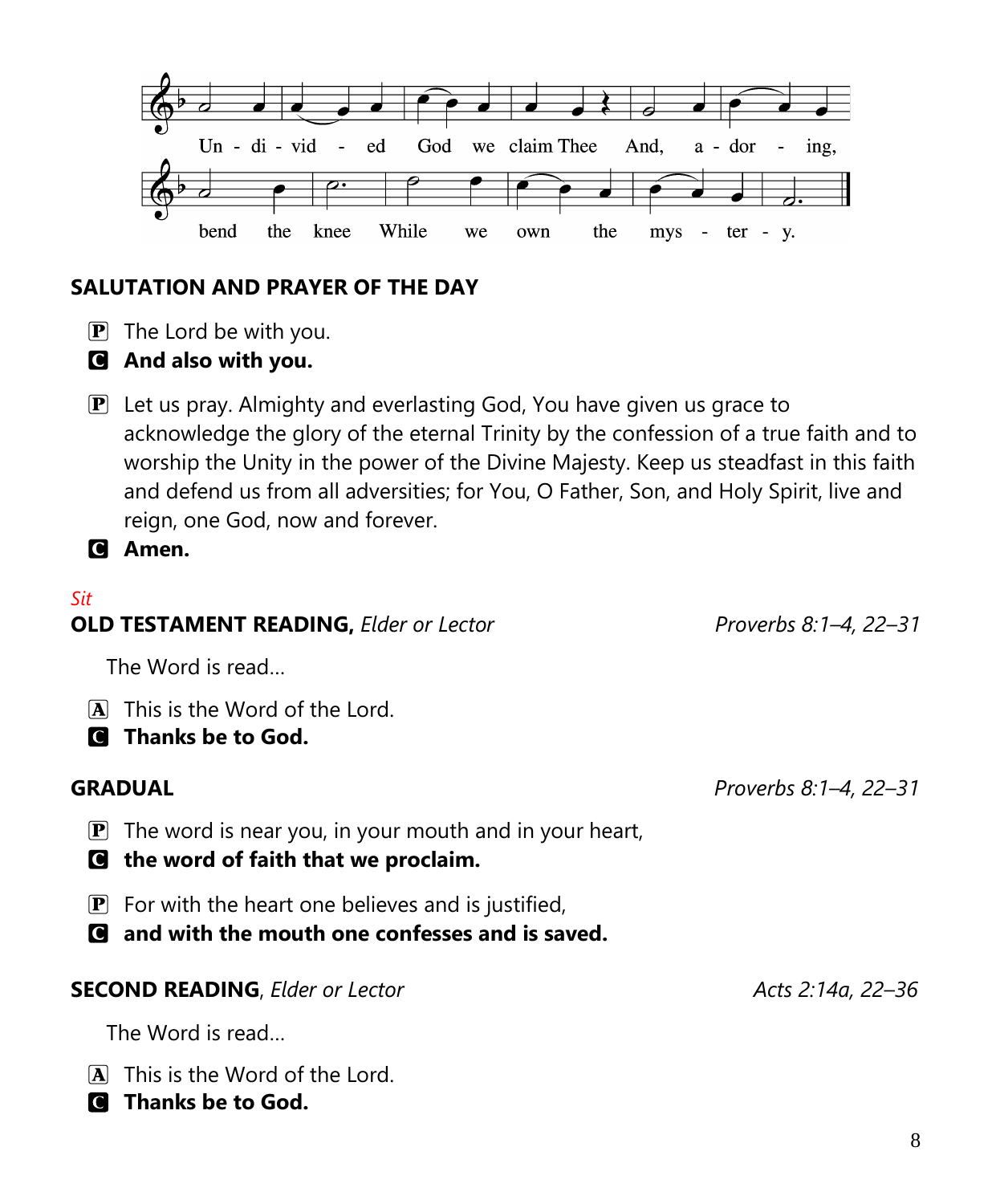9

#### *Stand* **VERSE FOR HOLY TRINITY** *Isaiah 6:3b*  $A1 - le$  $\ln$ ia. al le  $\ln$  $\blacksquare$  $\sim$ L.

le

P *Holy, holy, holy is the Lord of hosts; the whole earth is full of His glory!* **G REFRAIN** 

 $\ln$ 

## **ATHANASIAN CREED** *Part 2*

al

- $\mathbf{P}$  Just as we are compelled by the Christian truth to acknowledge each distinct person as God and Lord, so also are we prohibited by the catholic religion to say that there are three Gods or Lords.
- C **The Father is not made nor created nor begotten by anyone.**
- $\boxed{\mathbf{P}}$  The Son is neither made nor created, but begotten of the Father alone.
- C **The Holy Spirit is of the Father and of the Son, neither made nor created nor begotten, but proceeding.**
- P Thus, there is one Father, not three Fathers; one Son, not three Sons; one Holy Spirit, not three Holy Spirits.
- C **And in this Trinity none is before or after another; none is greater or less than another;**
- $\mathbf{P}$  but the whole three persons are coeternal with each other and coequal, so that in all things, as has been stated above, the Trinity in Unity and Unity in Trinity is to be worshiped.
- C **Therefore, whoever desires to be saved must think thus about the Trinity.**

#### **HOLY GOSPEL** *John 8:48–59*

- **P** The Holy Gospel according to St. John, the eighth chapter.
- **G** Glory to You, O Lord.

The Gospel is read…

ia,

ia.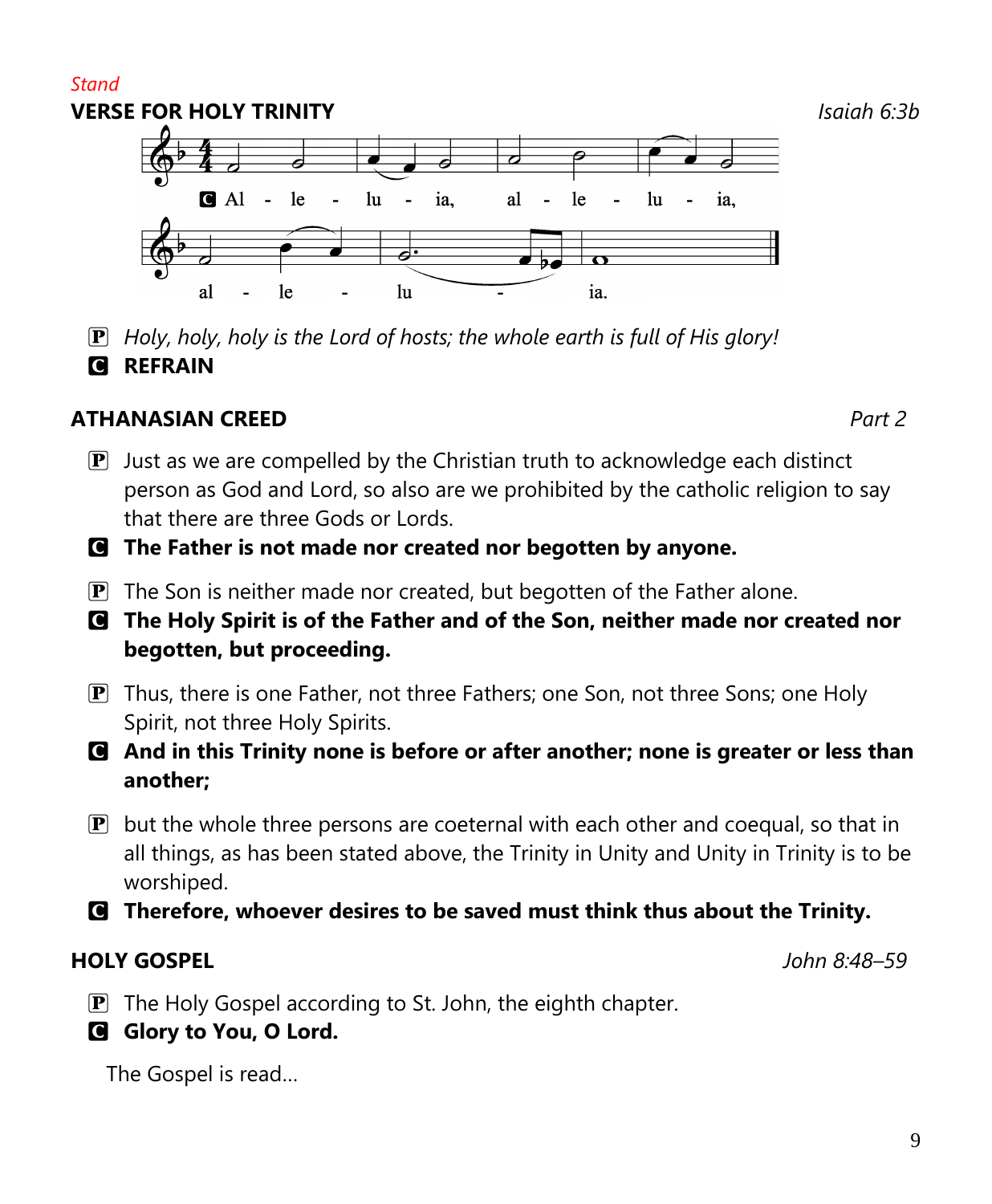$\boxed{\mathbf{P}}$  This is the Gospel of the Lord.

C **Praise to You, O Christ.**

#### *Sit*



#### **INTRODUCTION**

 $\mathbf{P}$  As we confess in this creed the work and identity of the one true God, Father, Son, and Holy Spirit, with all founded in and supported throughout Scripture, the Athanasian Creed closes with a reminder of judgment and the Last Day to come. Though reference is made to works, works are not the basis of our salvation. Only those who by faith believe in Jesus Christ for salvation are able to do good works in God's sight, and the good works done are fruits of the saving faith in Christ given through the Holy Spirit.

#### **ATHANASIAN CREED** *Part 3*

- $\mathbf{P}$  But it is also necessary for everlasting salvation that one faithfully believe the incarnation of our Lord Jesus Christ.
- C **Therefore, it is the right faith that we believe and confess that our Lord Jesus Christ, the Son of God, is at the same time both God and man.**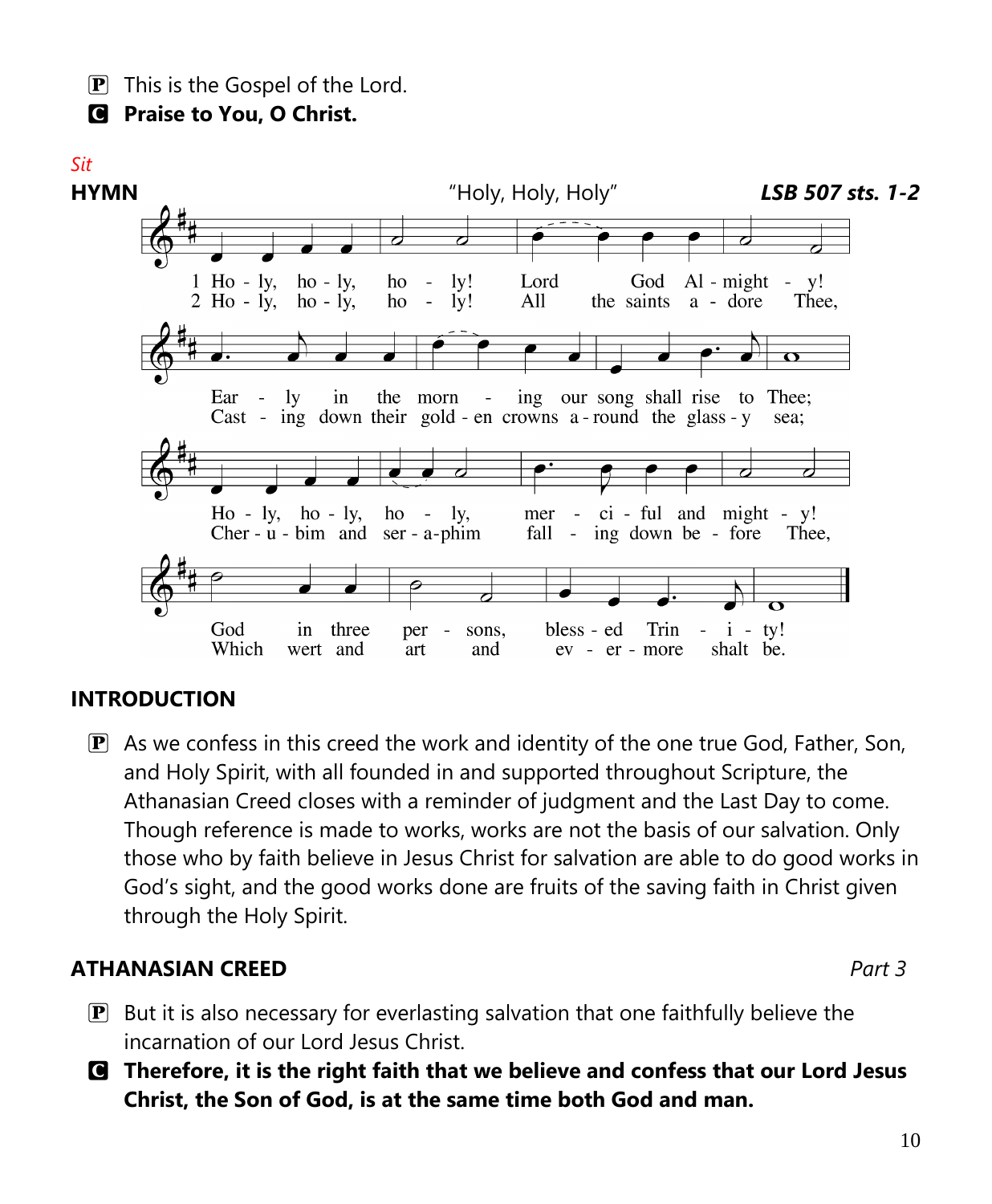- $\mathbb{P}$  He is God, begotten from the substance of the Father before all ages; and He is man, born from the substance of His mother in this age:
- C **perfect God and perfect man, composed of a rational soul and human flesh;**
- $\mathbf{P}$  equal to the Father with respect to His divinity, less than the Father with respect to His humanity.
- C **Although He is God and man, He is not two, but one Christ:**
- $\mathbf{P}$  one, however, not by the conversion of the divinity into flesh, but by the assumption of the humanity into God;
- C **one altogether, not by confusion of substance, but by unity of person.**
- $\mathbf{P}$  For as the rational soul and flesh is one man, so God and man is one Christ,
- C **who suffered for our salvation, descended into hell, rose again the third day from the dead,**
- $\mathbf{P}$  ascended into heaven, and is seated at the right hand of the Father, God Almighty, from whence He will come to judge the living and the dead.
- C **At His coming all people will rise again with their bodies and give an account concerning their own deeds.**
- P And those who have done good will enter into eternal life, and those who have done evil into eternal fire.
- C **This is the catholic faith; whoever does not believe it faithfully and firmly cannot be saved.**

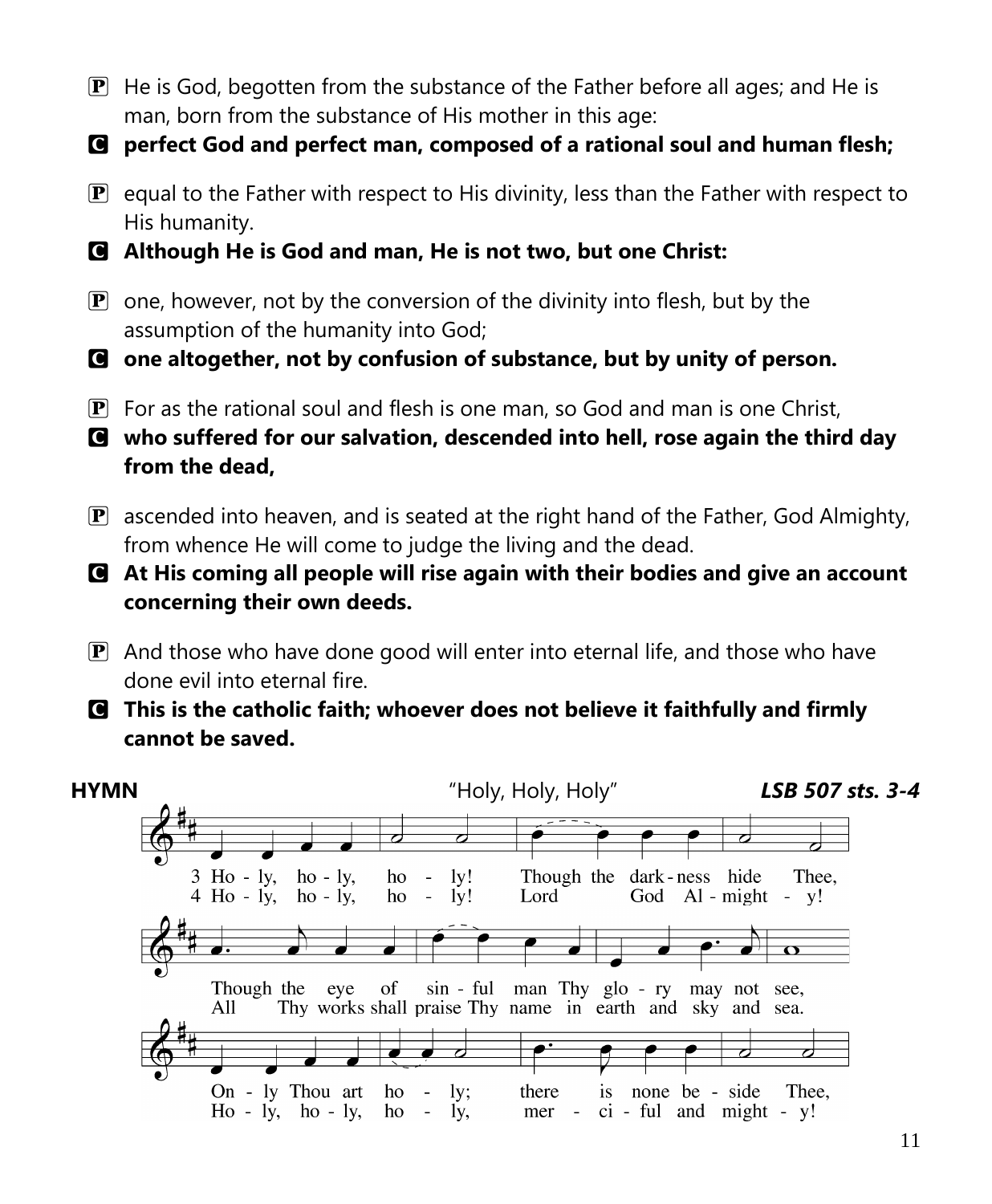

**SERMON Title:** God is Watching **Text: Psalm 8** 

### *Stand* **PRAYER OF THE CHURCH**

- $\mathbf{P}$  Let us pray for the whole people of God in Christ Jesus and for all people according to their needs.
- A Before Abraham was, You were and are and ever will be—Father, Son, and Holy Spirit. From You comes all that is from creation to redemption in Jesus Christ. Your grace preserves all things. Grant us continued faith and trust in who You have revealed Yourself to be that we trust in Your mercy and rejoice in the forgiveness accomplished for us through all our days. Lord, in Your mercy,
- C **hear our prayer.**
- P Ever-uniting Lord—Father, Son, and Holy Spirit—join us together in fellowship with one another and with You. Give us Your Spirit, that all may confess truly and faithfully Your Word and live in harmony of doctrine and life. As we prepare to receive the gifts You have prepared—Christ's body and blood for the forgiveness of sins—in, with, and under the bread and the wine, nourish the faith You give as we gather together in Your presence. Lord, in Your mercy,

### C **hear our prayer.**

A Ever-sustaining Lord—Father, Son, and Holy Spirit—we worship You not as we ought but as we are able, within the frailty of our minds that struggle to understand and hearts that struggle against sin and unbelief. Guard us by Your Spirit, that we not grow weary nor lose sight of the goal before us. Work in us to display the good works of Him who has called us from darkness into His marvelous light. Lord, in Your mercy,

### C **hear our prayer.**

P Ever-providing Lord—Father, Son, and Holy Spirit—You have suffered fully the cost of love through the only-begotten Son, Jesus Christ. Give healing and peace to all who are afflicted, and give Your comfort to the grieving and dying. We lift up to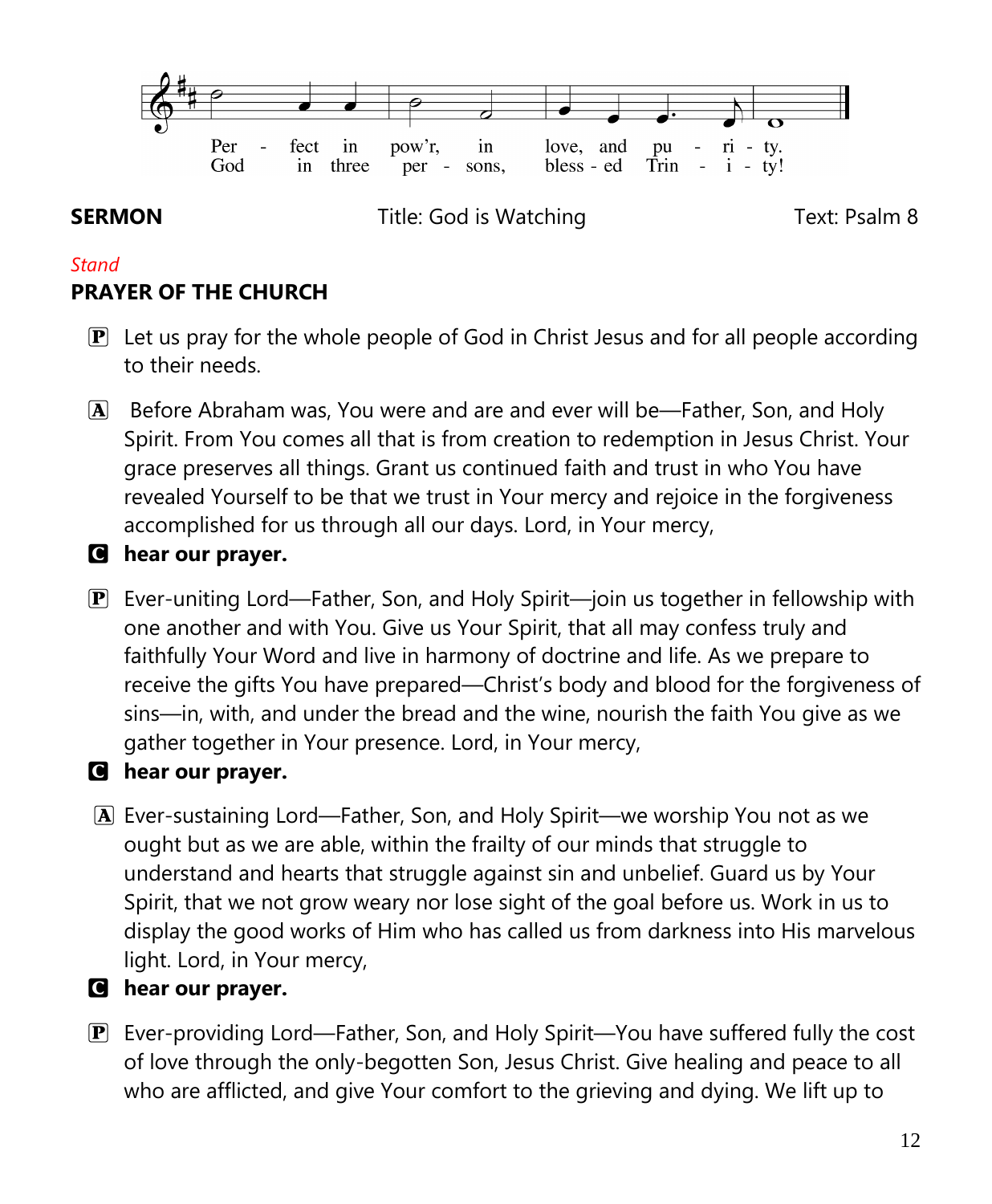You those who have requested our prayer,  $[$ especially . . .], those whose needs are known only to You, and those in our hearts [*silence for private prayer*]. Give them all that is needful so they may endure trials confident of Your presence and grace sufficient for every need. Lord, in Your mercy,

### C **hear our prayer.**

A Ever-present Lord—Father, Son, and Holy Spirit—renew us by Your Word and Spirit. Where we lack love and compassion, build us up in Christ. When distracted by the temporal things of this world, draw our eyes upon our Savior You have given. Grant Your presence and strengthen our trust in Your promises made, fulfilled, and yet to come, that we be found faithful at Your time, and be forever together with those who have gone before us to Your kingdom without end. Lord, in Your mercy,

#### C **hear our prayer.**

*Additional petitions may follow.*

 $\mathbf{P}$  All these things we pray to You, through Christ Jesus, for You live and reign as the triune and eternal God, Father, Son, and Holy Spirit, who always has been and always will be.

C **Amen.**

#### **LORD'S PRAYER**

C **Our Father who art in heaven, hallowed be Thy name, Thy kingdom come, Thy will be done on earth as it is in heaven; give us this day our daily bread; and forgive us our trespasses as we forgive those**

 **who trespass against us; and lead us not into temptation, but deliver us from evil. For Thine is the kingdom and the power and the glory forever and ever. Amen.**

#### **PAX DOMINI**

- $\mathbf{P}$  The peace of the Lord be with you always.
- C **Amen.**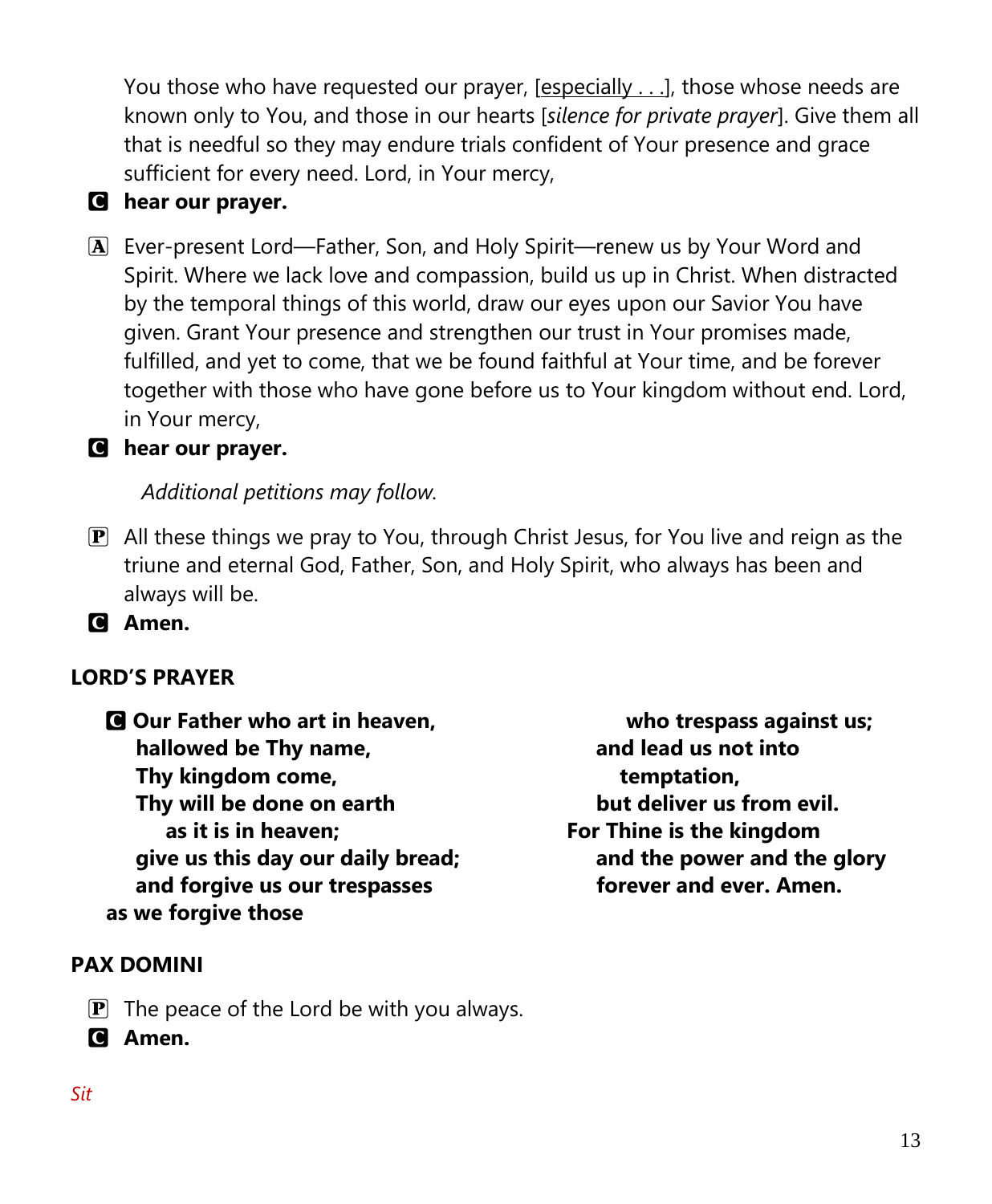#### **OFFERING**

#### *Stand*



#### **BENEDICTION**

- $\mathbf{P}$  The Lord bless you and keep you. The Lord make His face shine on you and be gracious to you. The Lord look upon you with favor and  $+$  give you peace.
- C **Amen.**

**HYMN** "Glory Be to God the Father" *LSB 506*